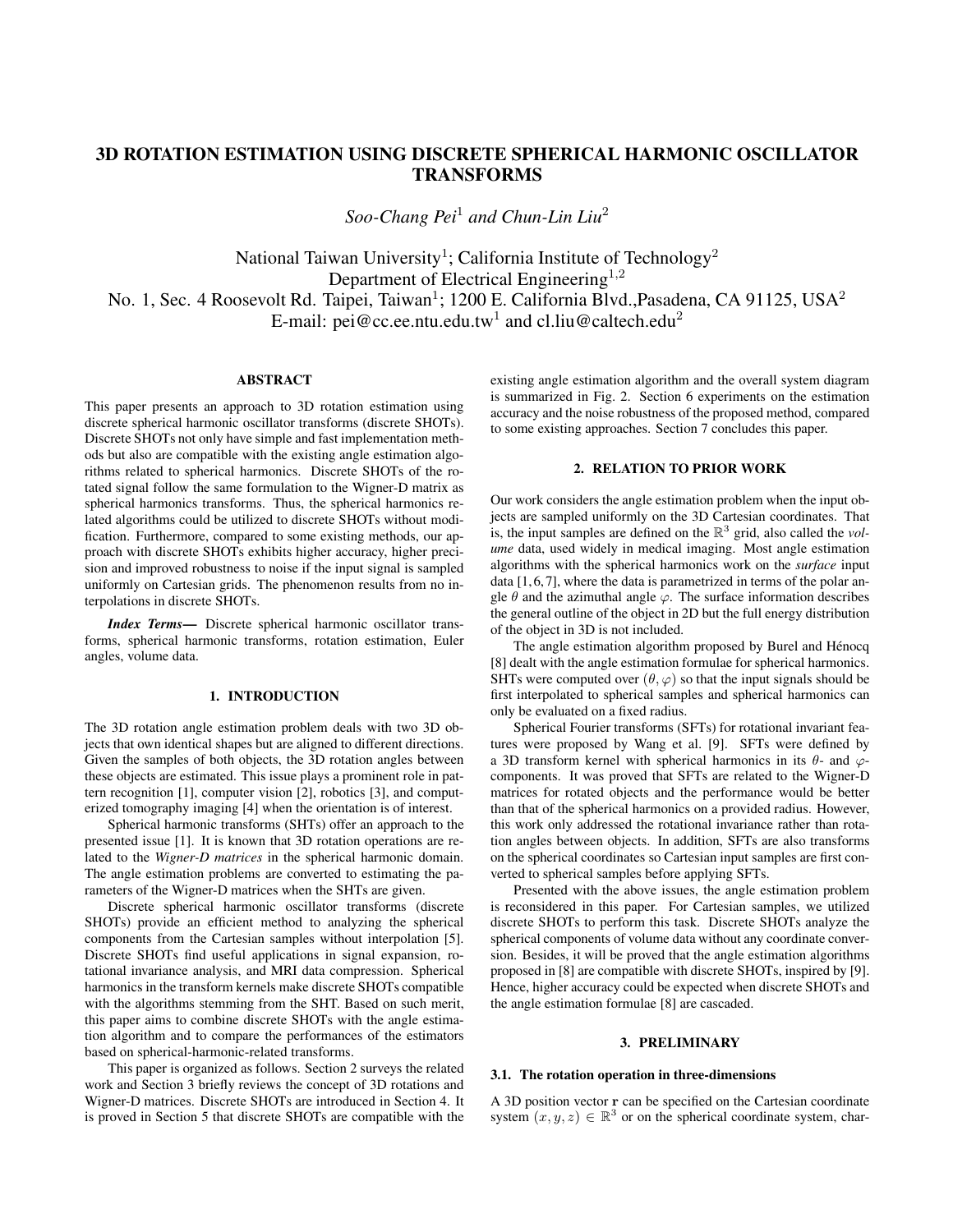

**Fig. 1.** The rotation operation around (a)  $x$ -axis, (b)  $y$ -axis and (c) z-axis by 90◦ , respectively. The solid circles indicate the original objects while the empty circles show the new objects after rotation.

acterized by the distance to the origin r, the polar angle  $\theta$ , and the azimuthal angle  $\varphi$ . These parameters are defined over  $r \in [0, \infty)$ ,  $\theta \in [0, \pi]$ , and  $\varphi \in [0, 2\pi)$ . The coordinates are uniquely related by  $x = r \sin \theta \cos \varphi$ ,  $y = r \sin \theta \sin \varphi$  and  $z = r \cos \theta$ .

The 3D rotation is specified by Euler angles [10]. Any 3D rotation can be decomposed into the three basic rotation operations with respect to certain axes, as illustrated in Fig. 1. The Euler angles cascade the basic rotations and parametrize the corresponding rotation angles. In this paper, the ZYZ convention for Euler angles is adapted. That is, the object is first rotated by  $\alpha$  around z-axis, then followed by a rotation  $\beta$  around the y-axis in the rotated coordinate, and finally rotated by  $\gamma$  around the resultant *z*-axis, where  $\alpha, \gamma \in [0, 2\pi]$  and  $\beta \in [0, \pi]$ . The three Euler angles are described by the operator  $\mathcal{R}_{\alpha,\beta,\gamma}$ , where the three rotation angles are specified in order.

The Euler angles uniquely determine the 3D rotation except  $\beta =$ 0,  $\pi$ . If  $\beta = 0$ , the rotation is equivalent to successive Z-rotations by  $\alpha$  and  $\gamma$  so that  $\alpha + \gamma$  is unique rather than  $\alpha$  and  $\gamma$ . On the other hand,  $\beta = \pi$  results in unique  $\alpha - \gamma$ .

#### 3.2. Spherical harmonic transforms and Wigner-D matrices

Spherical harmonics are defined over  $(\theta, \varphi)$  as

$$
Y_{\ell m}(\theta,\varphi) = (-1)^m \sqrt{\frac{2\ell+1}{4\pi} \frac{(\ell-m)!}{(\ell+m)!}} P_{\ell}^m(\cos\theta) e^{jm\varphi}, \quad (1)
$$

where  $\ell = 0, 1, 2, \ldots, -\ell \leq m \leq \ell$  and  $P_{\ell}^{m}(\cdot)$  denote the associated Legendre polynomials. Considering a surface signal  $f(\theta, \varphi)$ , its spherical harmonic transforms (SHTs)  $F_{\ell,m}$  are the inner products between  $f(\theta, \varphi)$  and  $Y_{\ell m}(\theta, \varphi)$  over the angles [8],

$$
F_{\ell,m} = \int_0^{2\pi} \int_0^{\pi} f(\theta,\varphi) Y_{\ell m}^* (\theta,\varphi) \sin \theta \, d\theta \, d\varphi. \tag{2}
$$

For the Euler rotation  $\alpha$ ,  $\beta$ ,  $\gamma$  on  $f(\theta, \varphi)$ , the SHTs after rotation  $(F_{\ell,m}(\alpha,\beta,\gamma))$  are related to the SHTs before rotation  $(F_{\ell,m'})$  by

$$
F_{\ell,m}(\alpha,\beta,\gamma) = \sum_{m'=-\ell}^{\ell} D_{m,m'}^{\ell}(\alpha,\beta,\gamma) F_{\ell,m'},
$$
 (3)

where  $-\ell \leq m, m' \leq \ell$  and  $D_{m,m'}^{\ell}(\alpha, \beta, \gamma)$  are the elements of the Wigner-D matrix. (3) can be rewritten as matrix operation when  ${F_{\ell,m}}_{m=-\ell,...,\ell}$  are modeled as a vector and  $D_{m,m'}^{\ell}(\alpha,\beta,\gamma)$  establish squared matrices of size  $2\ell+1$ , called the Wigner-D matrices. Values and properties of the Wigner-D matrices are referred to [8].

# 4. DISCRETE SPHERICAL HARMONIC OSCILLATOR TRANSFORMS

*Spherical harmonic oscillator wavefunctions* (SHOWs) originated from the wavefunctions of quantum harmonic oscillator systems in spherical coordinates [11]. Based on the system model, Schrödinger's equation for this system is written as

$$
\frac{1}{2}\left(r^2 - \nabla^2\right)\langle \mathbf{r}|n\ell m\rangle = \left(N + \frac{3}{2}\right)\langle \mathbf{r}|n\ell m\rangle, \tag{4}
$$

where  $\nabla^2$  denotes the 3D Laplacian operator and  $N = 2n + \ell$  is the *order* of the SHOWs. The bracket notations of SHOWs are denoted by  $\langle \mathbf{r}|n\ell m \rangle$ , indexing by integer parameters n,  $\ell$ , and m, where  $n, \ell = 0, 1, 2, \ldots; m = -\ell, -\ell + 1, \ldots, \ell - 1, \ell$ . The physical meaning of the bracket notation can be referred to [5, 10, 11] for the interested readers. (4) is solved to be [11]

$$
\langle \mathbf{r} | n\ell m \rangle = N_{n\ell} r^{\ell} L_n^{\ell+1/2} \left( r^2 \right) e^{-r^2/2} Y_{\ell m}(\theta, \varphi), \tag{5}
$$

where  $N_{n\ell}$  is the normalization factor related to  $n, \ell$  and  $L_n^{\alpha}(\cdot)$  are the associated Laguerre polynomials. SHOWs were proved to form a complete and orthonormal basis for  $L^2(\mathbb{R}^3)$ , the set of finite-energy signals in 3D [11].

Alternatively, the wavefunctions for the quantum harmonic oscillator can also be solved on the Cartesian coordinates, i.e. solving (4) for  $\mathbf{r} = (x, y, z)$ , yielding separable Hermite Gaussian functions as the wavefunctions,

$$
\langle \mathbf{r} | n_x n_y n_z \rangle = K e^{-\frac{x^2 + y^2 + z^2}{2}} H_{n_x}(x) H_{n_y}(y) H_{n_z}(z), \quad (6)
$$

where K denotes the normalization factor,  $H_n(\cdot)$  are the Hermite polynomials and the indices  $n_x, n_y, n_z = 0, 1, 2, \ldots$ . The *order* of the separable Hermite Gaussian function is  $N = n_x + n_y + n_z$ . It is obvious that (6) is separable in the Cartesian coordinates. Separable Hermite Gaussian functions are also complete and orthonormal basis for  $L^2\left(\mathbb{R}^3\right)$ .

In [12, 13], SHOWs and separable Hermite Gaussian functions are related to each other by the transformation coefficients  $C^{n,\ell,m}_{n_x,n_y,n_z}$ 

$$
\langle \mathbf{r} | n\ell m \rangle = \sum C_{n_x, n_y, n_z}^{n, \ell, m} \langle \mathbf{r} | n_x n_y n_z \rangle, \tag{7}
$$

where the summation runs over all  $n_x, n_y, n_z$  with  $n_x + n_y + n_z =$  $2n + \ell = N$ . (7) implies *the SHOWs of order* N are *the finite linear combination of the separable Hermite Gaussian functions of order N*. Once  $C_{n_x,n_y,n_z}^{n,\ell,m}$  is computed, the SHOWs, which are spherically symmetric, can be synthesized from the separable Hermite Gaussian functions, which are separable in the Cartesian coordinates. In addition, the summation in (7) is finite, indicating that (7) can be evaluated without any truncation error. The closed-form expression for  $C_{n_x,n_y,n_z}^{n,\ell,m}$  was studied in [12,13] while a fast computation algorithm for  $C_{n_x,n_y,n_z}^{n,\ell,m}$  was proposed in [5].

*Spherical harmonic oscillator transforms* (SHOTs) are the inner products between SHOWs and the 3D input signal  $f(\mathbf{r})$  [5, 11],

$$
(n\ell m|f\rangle = \iiint f(\mathbf{r}) \langle \mathbf{r}|n\ell m\rangle^* d^3 \mathbf{r},\tag{8}
$$

where  $d^3\mathbf{r} = r^2 \sin \theta dr d\theta d\varphi$  denotes the measure on the spherical coordinates. Separable Hermite transforms,  $\langle n_x n_y n_z | f \rangle$ , are obtained from the inner products between  $f(\mathbf{r})$  and separable Hermite Gaussian functions  $\langle \mathbf{r}|n_xn_yn_z \rangle$  [14],

$$
\langle n_x n_y n_z | f \rangle = \iiint f(\mathbf{r}) \langle \mathbf{r} | n_x n_y n_z \rangle^* \, \mathrm{d}^3 \mathbf{r},\tag{9}
$$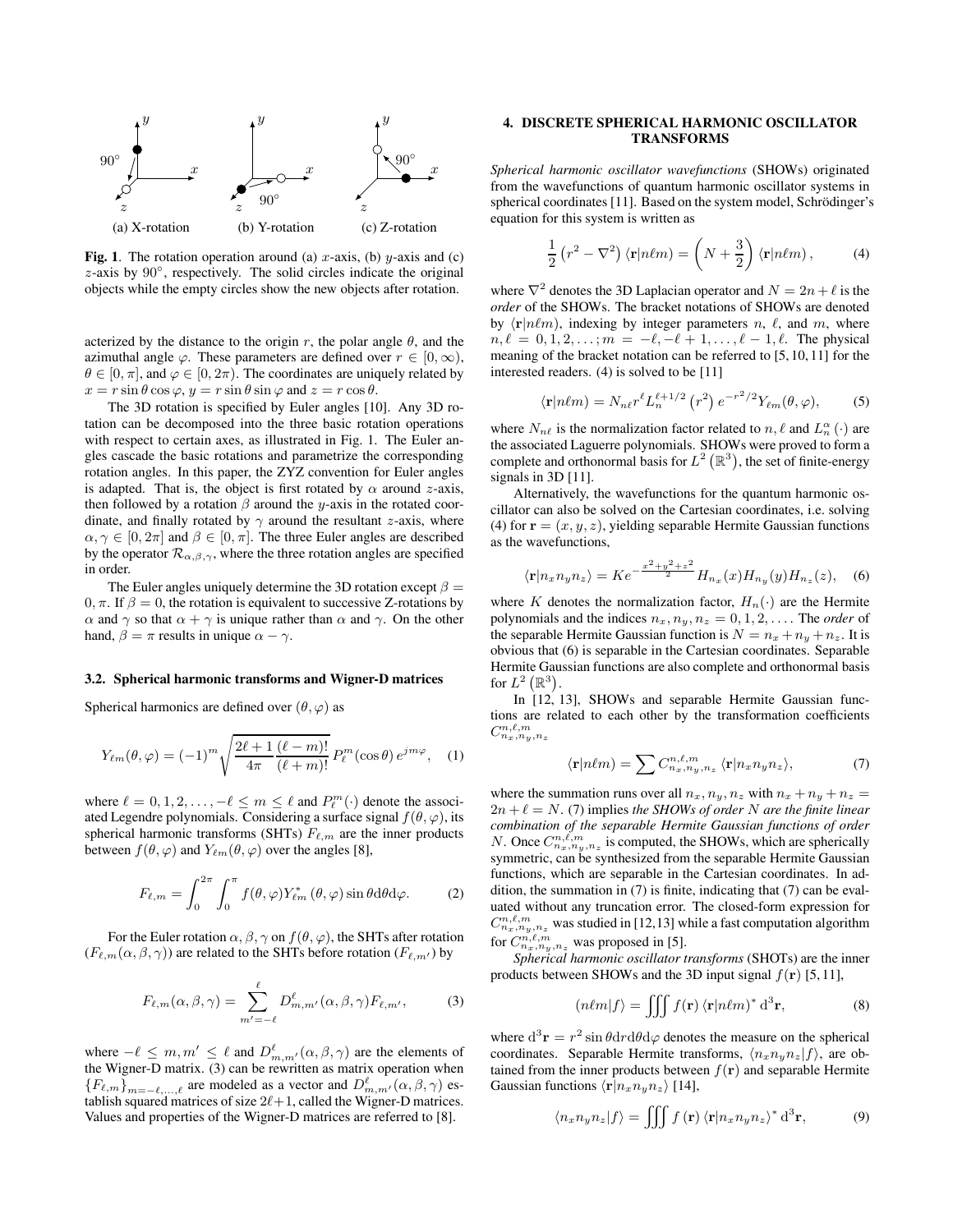where the measure in (9) is  $d^3\mathbf{r} = dxdydz$ .

In [5], SHOTs and separable Hermite transforms can be related as the finite linear combination of the transform coefficients as

$$
(n\ell m|f) = \sum \left( C_{n_x, n_y, n_z}^{n, \ell, m} \right)^* \langle n_x n_y n_z | f \rangle, \tag{10}
$$

for all  $n_x + n_y + n_z = 2n + \ell = N$ . (10) provides an approach to discrete SHOTs:

- Discrete SHOTs can be directly computed on the *Cartesian coordinates*. Although SHOTs are originally defined on the spherical coordinates (8), it is unnecessary to convert the Cartesian samples to the spherical samples, which would introduce additional interpolation error. Instead, if the the input signal  $f(\mathbf{r})$  is sampled on the Cartesian grids, the separable Hermite transform can be applied first and then adjust the Hermite transform coefficients with respect to  $C_{n_x,n_y,n_z}^{n,\ell,m}$  by (10).
- The algorithm is *fast*. To implement discrete SHOTs, fast algorithms for Hermite transform [15] can be utilized separately in different dimensions. A fast algorithm for the transformation coefficients  $C_{n_x,n_y,n_z}^{n,\ell,m}$  was proposed in [5] using the fast Fourier transform algorithm. Furthermore,  $C_{n_x,n_y,n_z}^{n,\ell,m}$ are independent of  $f(\mathbf{r})$  so that they could be pre-computed and accelerated by table look-up.

# 5. ROTATION ANGLE ESTIMATION USING DISCRETE SPHERICAL HARMONIC OSCILLATOR TRANSFORMS

In this section, it will be shown that discrete SHOTs can be applied to the angle estimation problem without modifications and the overall system diagram is illustrated in Fig. 2.

To begin with, discrete SHOTs are proved to follow similar relationships with the Wigner-D matrix (3), which is inspired by [9, 16]

**Theorem 1.** *Consider a finite energy signal*  $f(\mathbf{r}) \in L^2(\mathbb{R}^3)$  *and its SHOTs,*  $(n\ell m|f)$ . Assume that  $(n\ell m|f)$   $(\alpha, \beta, \gamma)$  represent the *SHOTs of*  $f$  ( $\mathcal{R}_{\alpha,\beta,\gamma}$ **r**)*, where*  $\mathcal{R}_{\alpha,\beta,\gamma}$  *denotes the Euler rotation with angles* α*,* β*, and* γ*. Then*

$$
(n\ell m|f\rangle(\alpha,\beta,\gamma) = \sum_{m'=-\ell}^{\ell} D_{m,m'}^{\ell}(\alpha,\beta,\gamma) (n\ell m'|f\rangle, \quad (11)
$$

where  $D^{\ell}_{m,m^{\prime}}(\alpha,\beta,\gamma)$  denote the entries of the Wigner-D matrices, *as specified in (3).*

*Proof.* Starting from the left-hand side of (11),

$$
(n\ell m|f\rangle(\alpha,\beta,\gamma) = \iiint f\left(\mathcal{R}_{\alpha,\beta,\gamma}\mathbf{r}\right)\langle\mathbf{r}|n\ell m\rangle^* d^3\mathbf{r}.
$$
 (12)

Letting  $\mathbf{r}' = \mathcal{R}_{\alpha,\beta,\gamma}\mathbf{r} = (r',\theta',\varphi')$  yields the measure  $d^3\mathbf{r} = d^3\mathbf{r}'$ and the SHOWs  $\langle \mathbf{r} | n\ell m \rangle = \left\langle \mathcal{R}_{\alpha,\beta,\gamma}^{-1} \mathbf{r}' | n\ell m \right\rangle$  becomes

$$
N_{n\ell}r^{\ell}L_{m}^{\ell+1/2}\left(r^{2}\right)e^{-r^{2}/2}Y_{\ell m}\left(\mathcal{R}_{\alpha,\beta,\gamma}^{-1}(\theta',\varphi')\right).
$$
 (13)

(13) results from the radius component is invariant under the rotation operation, i.e.  $r' = r$ . Then, according to the relationships between the spherical harmonics and the Wigner-D matrices,  $Y_{\ell m}\left(\mathcal{R}_{\alpha,\beta,\gamma}^{-1}(\theta',\varphi')\right) \ = \ \sum \left(D^{\ell}_{m,m'}\right)^* Y_{\ell m}\left(\theta',\varphi'\right)$  [10], we obtain

$$
\langle \mathcal{R}_{\alpha,\beta,\gamma}^{-1} \mathbf{r}' | n\ell m \rangle = \sum_{m=-l}^{l} \left( D_{m,m'}^{\ell} \right)^* \langle \mathbf{r}' | n\ell m \rangle.
$$
 (14)  
ng (12) and (14) proves the Theorem 1.

Combining (12) and (14) proves the Theorem 1.

The similar proof can be found in the appendix of [16] but the definition of spherical harmonics in [9, 16] is slightly different from that in this paper. Theorem 1 resembles (3) except an additional parameter n. For a fixed  $n = n_0$ , the SHOTs  $(n_0 \ell m | f)$  are related to  $(n_0\ell m|f\rangle(\alpha,\beta,\gamma)$  with Wigner-D matrices exactly. Hence, the algorithms involving SHTs can be directly utilized to SHOTs for a given  $n_0$ .

The angle estimation algorithm we adopt here is the one in [8]. Here we choose the estimation formulae from the set  $\mathcal{E}_1$ . For the input signal f(r), the Euler angles with respect to the *reference signal* are

$$
\hat{\alpha}_f = \langle \langle n_0 1 1 | f \rangle, \tag{15}
$$

$$
\hat{\beta}_f = \arctan\left(-\frac{\sqrt{2} (n_0 11 | f) (\hat{\alpha}_f, 0, 0)}{(n_0 10 | f) (\hat{\alpha}_f, 0, 0)}\right),\tag{16}
$$

$$
\hat{\gamma}_f = \langle (n_0 21 | f \rangle \left( \hat{\alpha}_f, \hat{\beta}_f, 0 \right), \tag{17}
$$

where the subscript f means these angles are estimated from  $f(\mathbf{r})$ ,  $\triangleleft$  denotes the angle of a complex number and the SHOTs with the angles follow the definition in (11). (15) - (17) can be also performed separately on another signal  $g(\mathbf{r})$ , leading to the estimates  $\hat{\alpha}_q$ ,  $\hat{\beta}_q$ , and  $\hat{\gamma}_q$ , as illustrated in Fig. 2.

The Euler angles between  $f(\mathbf{r})$  and  $g(\mathbf{r})$  then will be combined together from the estimates in the previous step. Based on the Euler angles, we can construct the 3-by-3 rotation matrix directly, denoted by  $\mathbf{R}_{\hat{\alpha}_f, \hat{\beta}_f, \hat{\gamma}_f}$  and  $\mathbf{R}_{\hat{\alpha}_g, \hat{\beta}_g, \hat{\gamma}_g}$  for  $f(\mathbf{r})$  and  $g(\mathbf{r})$ , respectively. The overall rotation matrix is

$$
\mathbf{R}_{\hat{\alpha},\hat{\beta},\hat{\gamma}} = \mathbf{R}_{\hat{\alpha}_g,\hat{\beta}_g,\hat{\gamma}_g}^{-1} \mathbf{R}_{\hat{\alpha}_f,\hat{\beta}_f,\hat{\gamma}_f}.
$$
 (18)

The final step is to estimate Euler angles  $\hat{\alpha}$ ,  $\hat{\beta}$ , and  $\hat{\gamma}$ , directly from the entries of the overall rotation matrix.

Fig. 2 serves as a summary on the angle estimation algorithm using discrete SHOTs. First, the discrete SHOTs of the input signals  $f(\mathbf{r})$  and  $g(\mathbf{r})$  are computed with separable Hermite transforms and fast combination coefficients. The Euler angles with respect to the references are evaluated to have six angle estimates. Finally, establishing the rotation matrices based on the six estimates yields the overall Euler angles  $\hat{\alpha}$ ,  $\hat{\beta}$ ,  $\hat{\gamma}$ .

# 6. EXPERIMENTAL RESULTS

In this section, the performance of the proposed algorithm is evaluated and compared to other schemes based on SHTs [8] and SFTs [9]. To simulate Fig. 2, the input signal  $f(r)$  is chosen to be mixtures of three Gaussian functions with gains  $1, -0.2, -1$ , centers  $(0, 0, 1)$ ,  $(1, 1, 0), (-0.5, -0.5, -1),$  variances  $\sigma_x^2 = 4, 1, 1, \sigma_y^2 = 2, 1, 1,$  $\sigma_z^2 = 1, 1, 1$ , respectively.  $f(\mathbf{r})$  is sampled uniformly on Cartesian grids with the number of points  $N_{pt} = 31$  and the sampling interval  $\Delta = \sqrt{2\pi/N_{\text{pt}}}$ . The other input signal  $g(\mathbf{r})$  is generated from the rotated version of  $f(\mathbf{r})$ , where the Euler angles  $\alpha, \beta, \gamma$  are randomly drawn from their domains. Having the samples of  $f(\mathbf{r})$  and  $g(\mathbf{r})$ , we apply the proposed algorithm to estimate Euler angles  $\hat{\alpha}, \hat{\beta}, \hat{\gamma}$ , compared to the actual Euler angles  $\alpha$ ,  $\beta$ ,  $\gamma$ . We also interchange the discrete SHOT block with bilinear interpolation as well as SHTs/SFTs. The parameter  $n_0 = 1$  and the radius evaluating SHTs is 1.

The Monte-Carlo test is repeated 1000 times and the relationships between the ground truth  $\alpha, \beta, \gamma$  and the estimates  $\hat{\alpha}, \hat{\beta}, \hat{\gamma}$  are shown in Fig. 3, where  $\alpha + \gamma$  and  $\beta$  are selected. All methods exhibit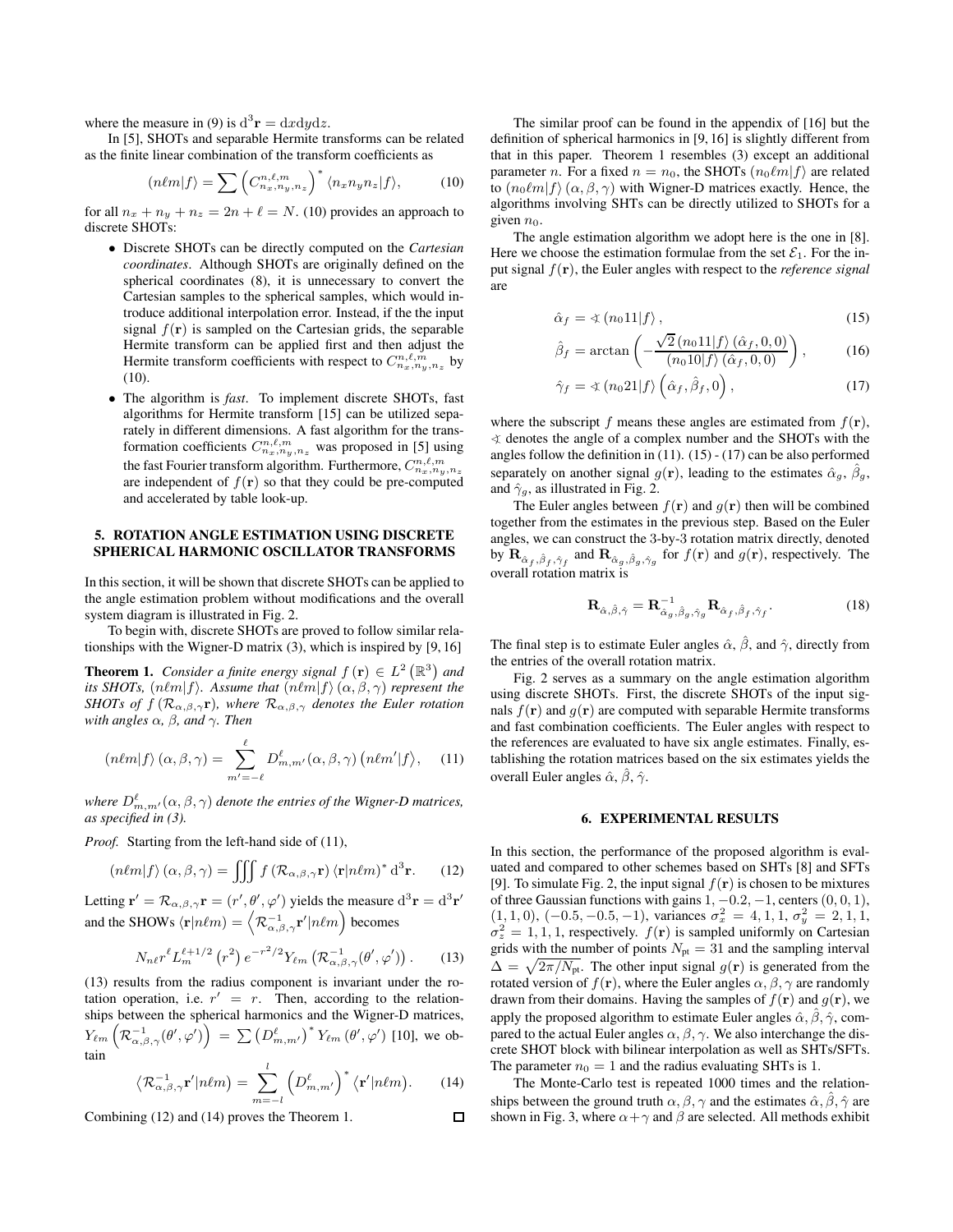

Fig. 2. The overall system diagram of 3D rotation estimation using the discrete SHOTs.



Fig. 3. The scatter plots show the correlations between the estimated Euler angles versus the actual Euler angles when (a), (d) SHTs, (b), (e) SFTs, and (c), (f) SHOTs are utilized. The 1000 blue dots represent different tests of the proposed algorithm. The red dashed line indicates the theoretical curve of the estimators. The median absolute deviations (MADs) in degrees are listed on the top of each plot to show the dispersion of the dots with respect to the theoretical line.

positive correlation and SHOTs achieve the best fit with the theoretical curve and own the smallest dispersion. To measure the dispersion robustly, the median absolute deviation (MAD)

$$
MAD(x) = \text{median}(|x_i - \text{median}(x)|), \tag{19}
$$

is computed over differences between the actual angles and their estimates. From Fig. 3, these MADs prove our algorithm not only achieves high accuracy but also good precision.

The next experiment simulates the noise robustness in our scenario. We repeated 1000 runs with additive white Gaussian noise and then evaluated MADs with respect to the cascaded sequences of  $\hat{\alpha} + \hat{\gamma}$  and  $\hat{\beta}$ , as listed in Fig. 4. Note that the MADs in Fig. 3 can be considered the noise-free MADs as the lower bounds of the curves in Fig. 4. First of all, the MADs of SHTs and SFTs become saturated for the high-SNR case. The MADs are approximately 10° and  $7^\circ$  for SHTs and SFTs, respectively, and those values are consistent with the MADs without noise, as displayed in Fig. 3(a,b,d,e). Secondly, higher-order interpolation provides limited improvement on the performance. For instance, compared to the bilinear interpolation and the bicubic interpolation, the MADs of SHTs are lowered by only  $0.6^{\circ}$  while those of SFTs are decreased by  $0.1^{\circ}$ . However, the SHOT does not suffer from those disadvantages. In Fig. 4, the curve of SHOTs continuously decreases as the SNR increases, rather than the saturation phenomenon of the other two methods. In fact, for the SNR higher than 30dB, the MADs for SHOTs become lower than  $0.1^{\circ}$  and will reach the level of  $(10^{-9})^{\circ}$  eventually, as referred to Fig.  $3(c,f)$ .



Fig. 4. The noise robustness of the proposed angle estimation algorithm. Each point is obtained from 1000 Monte-Carlo tests of Fig. 2 with random Euler angles and the additive white Gaussian noise. The bilinear/bicubic interpolations are used in SHTs and SFTs.

Fig. 4 indicates that interpolations introduce *interpolation error* to the system. The interpolation error depends on the interpolation methods and dominates the performance when the external noise diminishes. Discrete SHOTs, however, avoid the interpolation error and hence exhibit better performance than the other two methods.

In addition, our simulation considers Cartesian samples of bandlimited signals, which are consistent with Fig.  $4(a)$  in [5]. If nonbandlimited signals or spherical samples are applied to our algorithm, the overall performance would be similar to that of SHTs or SFTs, from the rotational invariance experiment in Fig. 4(b-d) of [5].

The complexity of Fig. 2 is governed by the transforms since angle estimation blocks are independent of  $N_{\text{pt}}$ . SHTs take  $C_1 N_{\text{pt}}^2$  steps for interpolation and approximately  $C_2 N_{pt}^2$  operations for 2D separable transforms, where  $C_1$  depends on interpolation methods and  $C_2$  denotes the number of  $F_{\ell,m}$  needed in (15)-(17). The complexity for SFTs is about  $(C_1 + C_2)N_{\text{pt}}^3$ . Discrete SHOTs require  $\tilde{C}_3 N_{\text{pt}}^3$ operations in separable Hermite transforms and a fixed number of operations in transformation coefficients, where  $C_3$  is the number of separable Hermite transforms required in (15)-(17).

# 7. CONCLUSION

A novel angle estimation algorithm using discrete SHOTs was presented in this paper. We showed that discrete SHOTs not only are compatible with the SHT-based algorithms, but also outperform those utilizing SHTs and SFTs. The advantages of discrete SHOTs result from direct signal analysis on the Cartesian coordinates. Our work could be applied to 3D object alignment, registration, and retrieval for volume data with few modification to the existing framework and might have better performance.